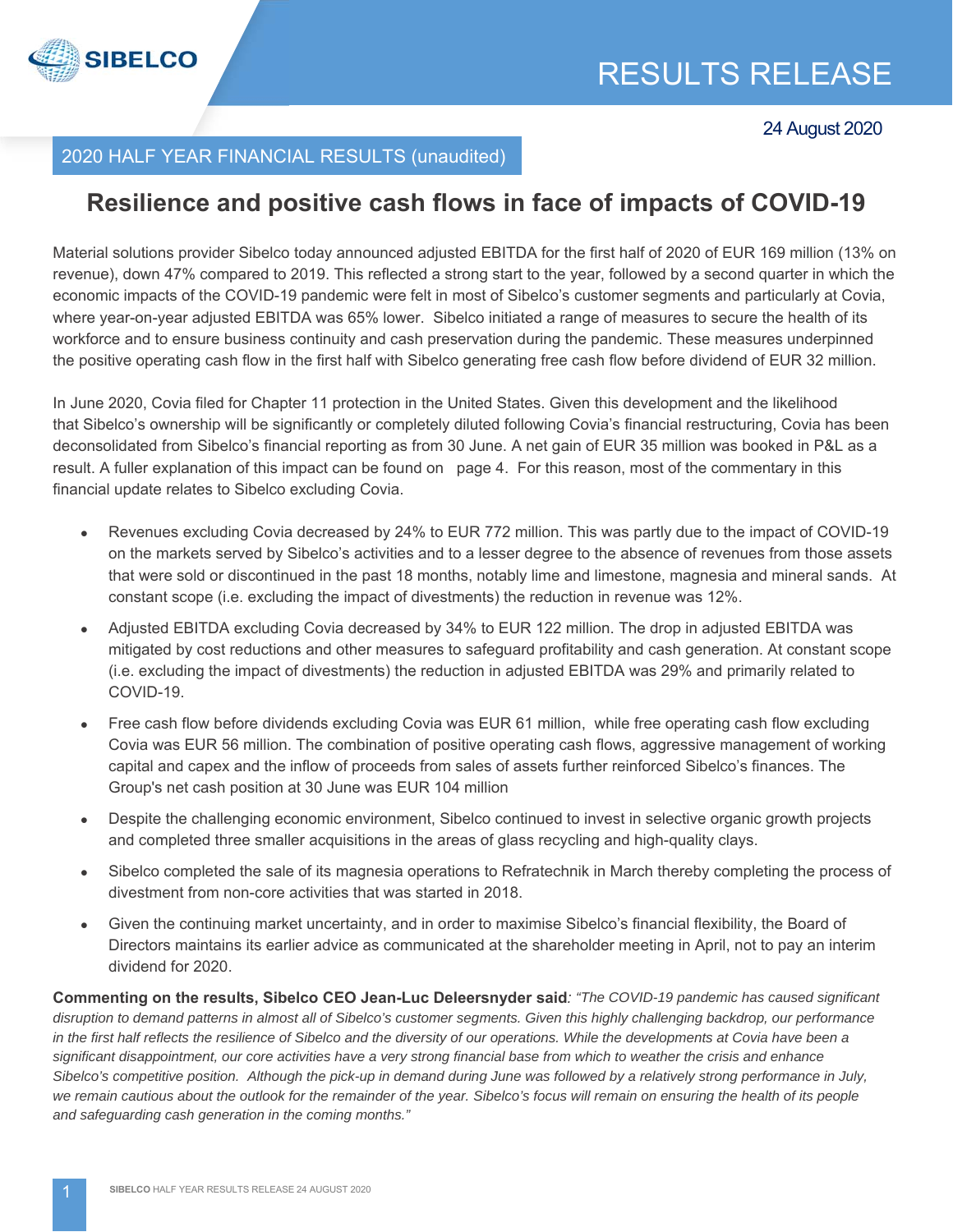

| <b>CONSOLIDATED &amp; UNAUDITED</b><br><b>RESULTS (KEUR)</b>                     | 2020 H1                                    | 2019 H1                                       | Change %<br>$B/(W)$ vs<br>H1 2019 |
|----------------------------------------------------------------------------------|--------------------------------------------|-----------------------------------------------|-----------------------------------|
|                                                                                  |                                            |                                               |                                   |
| <b>Consolidated results</b>                                                      |                                            |                                               |                                   |
| Revenue<br>Sibelco excl. Covia<br>Covia<br>Other and intercompany                | 1,257,888<br>771,779<br>492,086<br>(5,997) | 1,778,752<br>1,010,769<br>773,142<br>(5, 187) | (29%)<br>(24%)<br>(36%)<br>16%    |
| <b>Adjusted EBITDA</b><br>Sibelco excl. Covia<br>Covia<br>Other and intercompany | 168,791<br>121.810<br>47,022<br>(41)       | 320,751<br>185,534<br>135,590<br>(374)        | (47%)<br>(34%)<br>(65%)<br>(89%)  |
| <b>EBIT</b>                                                                      | 29,003                                     | 91,982                                        | (68%)                             |
| Net Result (share of the Group)                                                  | 52,573                                     | 27,042                                        | 94%                               |
| <b>Cash flows</b>                                                                |                                            |                                               |                                   |
| <b>Free Operating Cash Flow</b>                                                  | 78,947                                     | 77,425                                        | 2%                                |
| Free cash flow before dividend                                                   | 32,440                                     | 39,290                                        | (17%)                             |
| Net financial position (at period end)                                           |                                            |                                               |                                   |
| Net cash / (debt)                                                                | 103,878                                    | (1,861,723)                                   |                                   |
| Net cash / (debt) excluding leases                                               | 164,631                                    | (1, 487, 107)                                 |                                   |

#### FINANCIAL ITEMS

#### **Group results**

Reported revenues (including Covia) were down by 29% in the first half. This was driven by the combination of lower revenues at Covia (-36%) due to the drop in demand from the energy market and a less pronounced drop in revenues at Sibelco's other activities. Revenues in these activities (i.e. excluding Covia) decreased by 24% to EUR 772 million. This was due to the impact of COVID-19 on the markets served by Sibelco's activities and also the reduced levels of revenues from those assets that were sold or being discontinued in the past 18 months, notably lime and limestone, magnesia and mineral sands. At constant scope (i.e. excluding the impact of these divestments) the reduction was 12%.

Reported adjusted EBITDA including Covia amounted to EUR 169 million compared to EUR 321 million in 2019 (-47%). Adjusted EBITDA excluding Covia decreased by 34% to EUR 122 million. The reduction in adjusted EBITDA was mitigated through cost reductions and other

measures to safeguard profitability and cash generation. At constant scope (i.e. excluding the impact of divestments) the reduction in adjusted EBITDA was 29% for Sibelco excluding Covia.

The total net result Group share was EUR 52.6 million and was boosted by a net result from financial assets of EUR 35 million arising from the valuation impact of the derecognition of Covia assets.

#### **Cost management**

During the second quarter, Sibelco stepped up its ongoing cost management efforts in light of the new challenges linked to the COVID-19 pandemic. Overall fixed costs were managed down and SG&A expenditure in the first half was reduced by some EUR 10 million compared to 2019 at constant scope.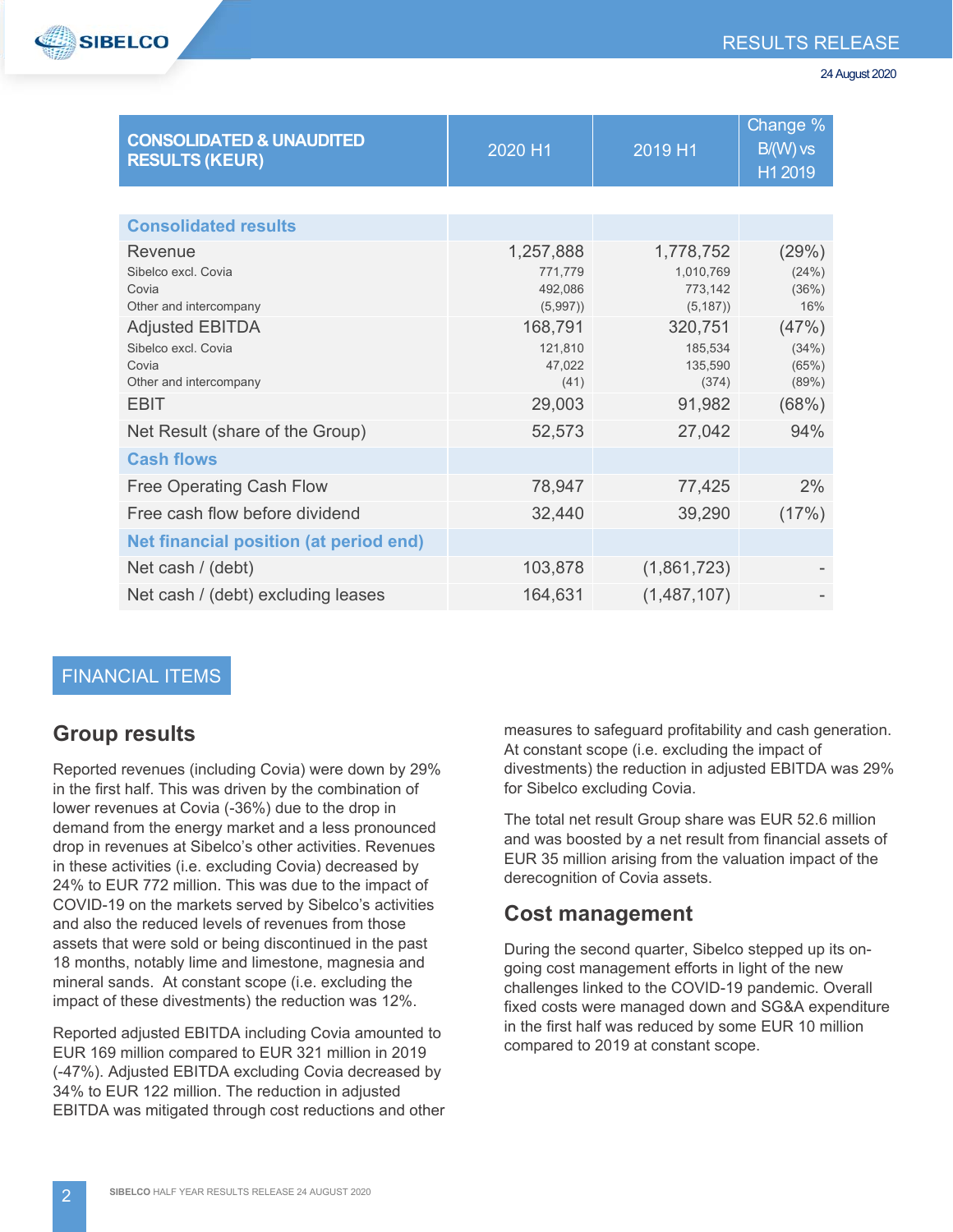

# **Capital expenditures & acquisitions**

Capex at Sibelco's operations excluding Covia was EUR 41 million vs EUR 53 million in 2019. This decrease was due to a selective reduction in certain capex projects. Investments continued in Sibelco's main growth and operational excellence projects with the main expansion projects being the clay operations in the UK and feldspar activities in Turkey.

During the first half of 2020, Sibelco further expanded its presence in the market for glass recycling in Europe. In February, Sibelco acquired two glass recycling activities, Emiliana Rottami and Emill, through bankruptcy auction in the Bologna region of Italy. These acquisitions complement Sibelco's existing plants in Musile, near Venice, and the recently-acquired Macoglass recycling plant near Bergamo. Sibelco is also conducting a detailed engineering study for the development of a 250kt brownfield plant with the intention of starting construction by the third quarter of this year.

In April, Sibelco created a joint venture with waste collection & logistics group Mineris Environnement for the collection and recycling of flat glass in France known as Recyverre. Recyverre, in turn acquired GIREV, one of France's leading recyclers of flat glass. The combined entity will employ around 70 people.

In May, Sibelco formally completed the acquisition of Ukrainian clay producers Euromineral LLC and Kurdyumovsky Plant PrJSC, located in the Donetsk region. Sibelco had reached an agreement to buy these activities at the end of 2019. This acquisition will augment Sibelco's sustainability profile, reserves and mining life in Ukrainian clay, an important raw material for worldwide production of porcelain tiles.

Sibelco's strategic partnership with Act&Sorb in materials for water filtration based on recycled medium-density fibre board (MDF) took another step forward as construction started on the production facility in Genk, Belgium. Act&Sorb also received a EUR 2 million grant from the Flemish authorities for its further development and growth.

### **Cash flow and funding**

Free cash flow before dividends excluding Covia was EUR 61 million, while free operating cash flow excluding Covia was EUR 56 million.

While working capital requirements were higher at the end of June compared to the end of December 2019, this was primarily due to the typical negative working capital movement in the first half of each year. The overall trend in recent months has been of working capital reductions in line with the reduced business activity and due to close management of inventories and payables / receivables.

The net result of the positive operating cash flows, coupled with the influx of cash from the divestment of the magnesia operations, has been a further improvement in Sibelco's balance sheet. By the end of the period, Sibelco was in a net cash position of EUR 104 million.

### **Covia**

The merger of Unimin and Fairmount Santrol and the creation of Covia was intended to give Sibelco greater strategic flexibility in the inherently volatile US energy market. Structural changes to the proppant segment accelerated in the second half of 2018 with a surge of new capacity coming on stream and an industry-wide shift from Northern White sand to lower quality in-basin supplies. This has been compounded recently by the twin economic shocks brought about by the COVID-19 pandemic and the collapse in the oil price as well as the burden of the onerous contracts related to railcar leases. In the first half of 2020, Covia's contribution to Sibelco's revenues and adjusted EBITDA fell by 36 % and 65 % respectively.

Despite the efforts of Covia's management to combat these effects, it became clear that more radical steps were necessary and the company elected to file for Chapter 11 protection in June. Chapter 11 allows Covia and its creditors the time to restructure in a process that typically takes several months.

Sibelco looked at various options as part of the lead-up to this process but decided to step away in the best interests of Sibelco and its shareholders.

As the Chapter 11 process will likely result in Sibelco's ownership being significantly or completely diluted following Covia's financial restructuring, Covia was deconsolidated from Sibelco's financial reporting as from 30 June in accordance with IFRS.

In terms of the simplified, unaudited financial statements in this press release, the main impacts are as follows: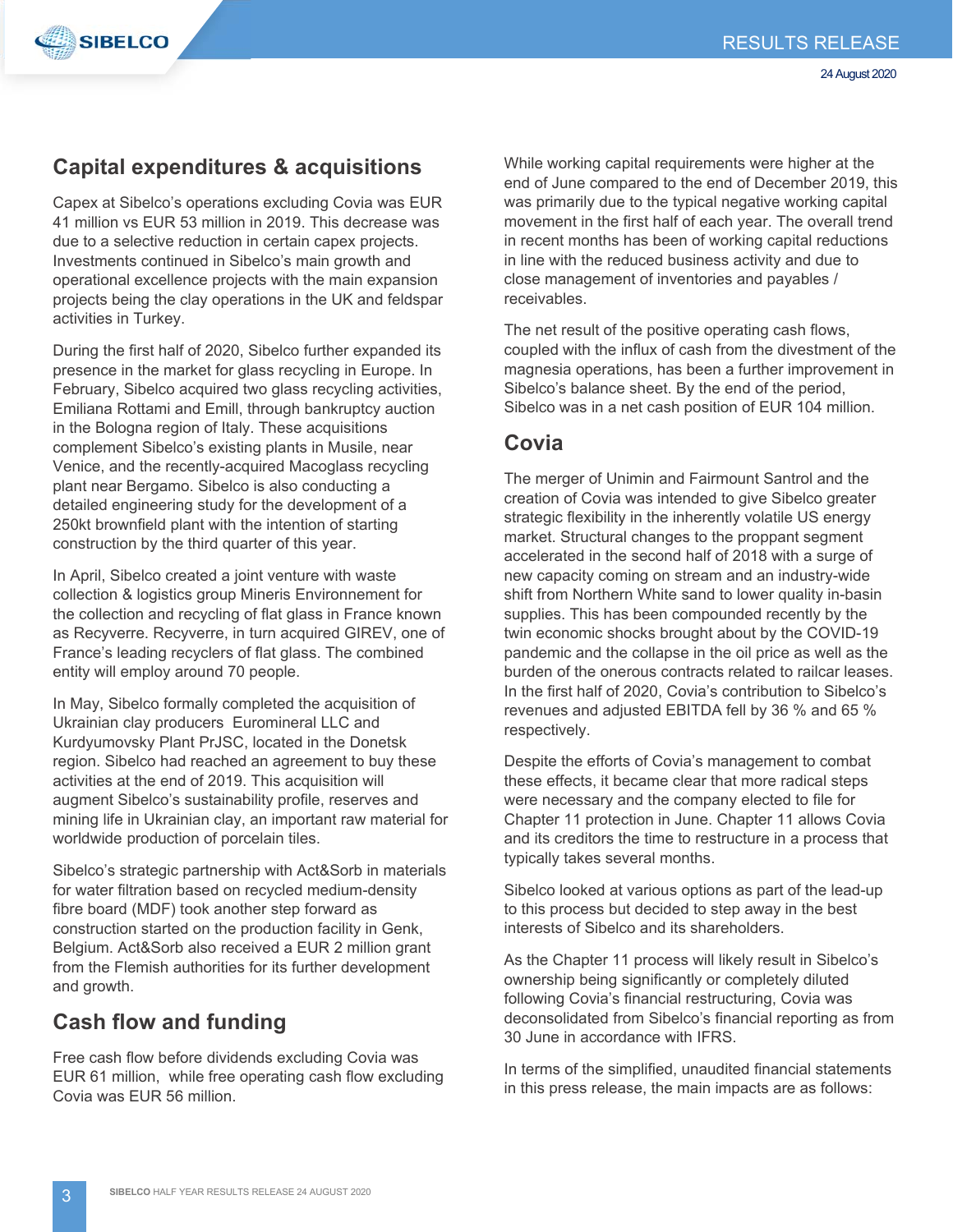

*Balance sheet:* all equity and debt of Covia has been deconsolidated and there is no recourse to Sibelco regarding Covia's debt

*Income statement:* contains all P&L elements for Covia for H1 2020. Significant impairments on Covia had already been accounted for in 2019. The income statement therefore contains a net gain from financial assets of EUR 35 million arising from the valuation

impact of the derecognition of Covia assets as the overall loss of assets was more than offset by relief from liabilities:

*Cash flow statement:* contains all cash elements relating to Covia for H1 2020.

Sibelco's consolidated equity at end of June 2020 was EUR 1.1 billion.

#### BUSINESS REVIEW

At the beginning of 2018 we implemented a new market focused business structure based on business units. In 2020 we simplified this structure further, with ten business lines now grouped in two business units.

#### **Build Environment & Electronics**

Revenue for Build Environment & Electronics was EUR 458 million, down 16% compared to the same period in 2019.

Revenue for **Business Line Tiles, Engobes & Engineered Stone** fell 18% on the previous year.

Sales of materials used in high-end tiles suffered as the mainly Italian-based manufacturers were forced to shut down in March and April and as export markets contracted with projects such as hotel construction being put on hold during the pandemic. Sales of materials used in the manufacture of DIY tiles for domestic markets were impacted to a lesser degree with volumes bouncing back late in the second quarter.

Despite challenging conditions in the engineered stone market in Europe, sales volumes were supported by higher levels of demand for Sibelco's Sibelite® product in the North American market where significant new engineered stone production capacity is being built.

The market for materials used in glazes and engobes experienced a contraction due to the lower levels of demand in the key export markets on North America and Asia.

Revenues for **Business Line Sanitaryware & Structural Ceramics** fell by 10%.

Sales of materials used in sanitaryware were significantly lower in Europe as producers slowed production in the

second quarter. In Europe, the post-confinement pick-up in business was hampered by a high level of customer inventory and an uncertain construction outlook. The demand for materials from Sibelco's Asian clay operations was impacted somewhat less than in Europe.

The project to increase production of SanBlend® refined clays and other materials at our Kingsteignton site in Devon, UK, remains on track with commissioning planned for the end of August.

Demand for Sibelco's materials used in structural ceramics such as tiles was unchanged compared to 2019, driven by strong demand from customers in Belgium, Germany and the Netherlands.

Sales of materials used in tableware was significantly down year-on-year with hotel closures reducing the level of demand from one of the biggest tableware consumers.

**Business Line Steel & Refractory** revenues were down by 16%. Steel production in the main markets served by Sibelco – Europe and India – slowed significantly during the second quarter as demand from end-user industries such as automotive and construction contracted, and steel manufacturers idled blast furnaces.

Demand for materials used in refractory applications held up better as industrial users of refractory products benefitted from the slowdown to carry out maintenance. This effect is expected to be temporary, however.

**Business Line Electronics, Fibre & Specialty Glass** saw a 21% dip in revenue.

High Purity Glass suffered the most significant drop. Sales of IOTA® high purity quartz to the Chinese PV market were impacted as of the first quarter as Chinese customers were the first to implement COVID-19-related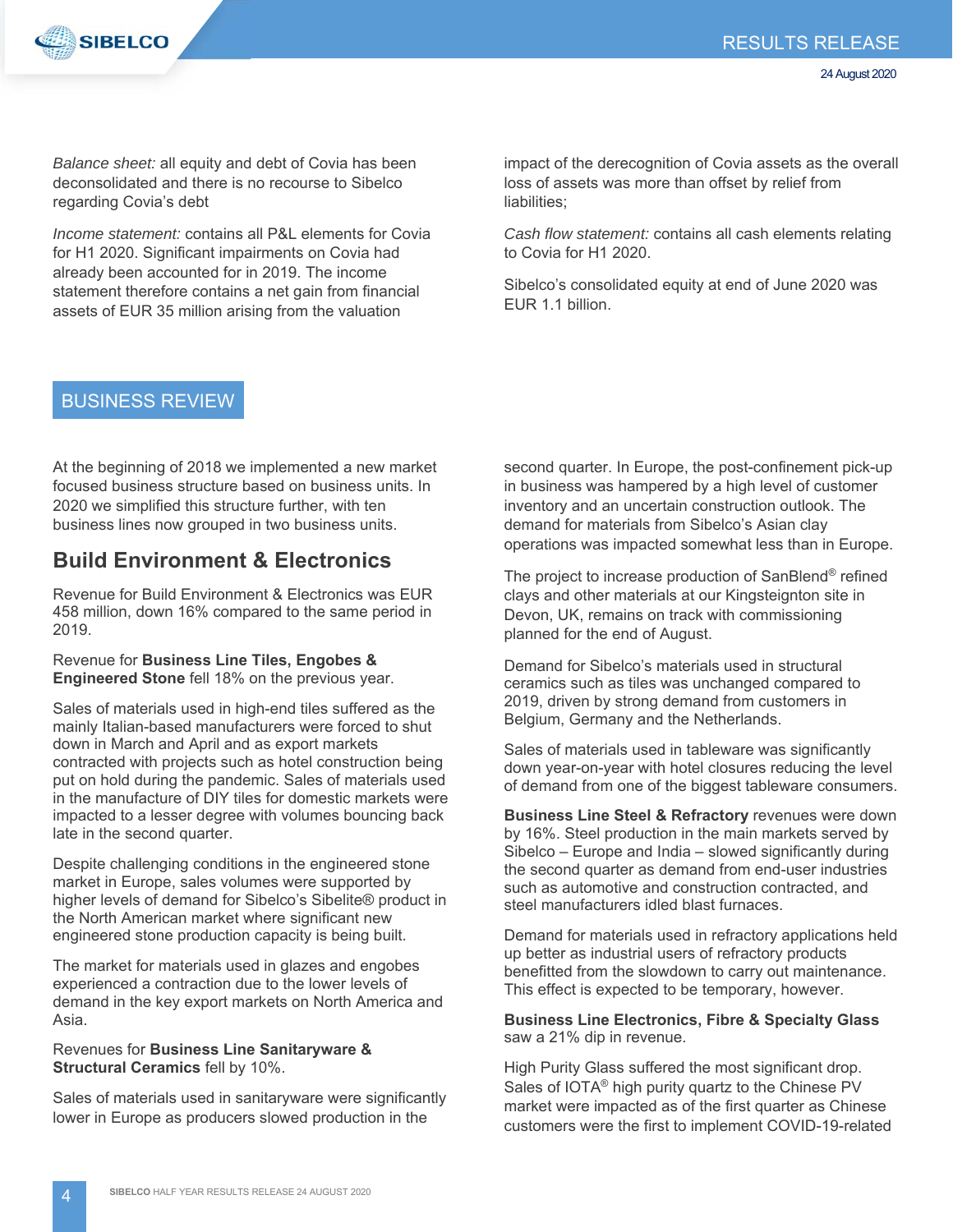

production shutdowns. This was in addition to the well documented issue of Chinese import tariffs on our IOTA® high purity quartz from the US rising from 1% to 16% over the course of 2019. Recovery is sluggish and hampered by internal logistical issues in China due to flooding and an uncertain demand outlook. Sales in the semiconductor segment were temporarily buoyed by restocking by Japanese customers while sales of materials used in the production of printed circuit boards experienced a sluggish recovery in Asia in the second quarter.

Sales of silica flour in the fibre glass segment were down significantly as automotive producers shuttered production in all markets in the second quarter. Sales of materials in the specialty glass sector (eg petalite for cooking surfaces) were also lower as Sibelco's main customer in this application switched to a substitute product at a significantly lower price due to a slump in global lithium pricing.

In display glass, Sibelco benefited from its strong presence in the Taiwanese market where customers experienced lower levels of COVID-19-related shutdowns than many of Taiwan's Asian neighbours.

**Business Line Optimised Materials** revenues fell 13% against the previous year. In the leisure market, many sports and leisure related projects were postponed due to the cancellation of major events in Europe. While foundry remains subdued due to the automotive downturn, sales to the construction sector strengthened in June as projects restarted and the industry worked flat-out to tackle the backlog.

### **Glass & Performance Minerals**

Glass & Performance Minerals revenues were EUR 238 million, down by 4% compared to the same period in 2019.

The revenues for **Business Line Container & Float Glass** were down by 8% and were most significantly impacted by the reduction in activity in Europe's float glass industry driven by the almost total shut-down of automotive production (windshields) and construction (windows). While some producers started to ramp up production again in June, the sector is experiencing structural closures at several glass furnaces. In contrast, the container glass segment was impacted to a far lower degree by the pandemic as demand drop in export bottles and premium container glass are partially off-set by strong demand in food packaging such as glass jars and bottles. While sales dropped early in the second quarter due to customer destocking, overall sales started to recover, also supported by a good performance in markets such as Turkey and Russia.

**Business Line Coatings** recorded a mixed performance in the first half with revenues down by 7%. Sales of materials used in powder coatings such as Portaryte™ and ATH were hit hardest but started to show a slow recovery towards the end of the period. European sales of materials for paints used in architectural and road marking applications fared better with sales volumes of materials such as cristobalite, nepheline syenite and huntite contributing positively. Strong demand coming from DIY shops in first months of the COVID-19 crisis has led to a slower recovery.

The business line was able to gain market share in feldspathic materials in Asia, while the Brazilian operations continued to improve sales of materials for decorative paints after a steep plunge in the months of April and May. Food and pharma (e.g. toothpaste) sectors in Brazil remained strong throughout H1.

**Business Line Polymers** revenues held up relatively well during the first half, down by only 4%.

Sales of materials for the surgical glove industry were significantly higher than those of the previous year with the demand for surgical gloves increasing as a result of the COVID-19 pandemic. The extension of Sibelco's ESD (engineered silicates dispersion) plant in Malaysia is on track and the plant started hot commissioning towards the end of July. This investment will enable Sibelco to further increase its presence in the surgical glove market.

Sales of flame retardants materials in Europe evolved positively, largely as a result of higher demand for Sibelco's materials in carpet backing and flooring. Sales of nepheline syenite and cristobalite for use as a blocking agent in plastic food packaging was higher year-on-year.

Sales of materials used in applications such as tyres and brake pads in the automotive industry were significantly lower year-on-year due to impact of the automotive industry end-market.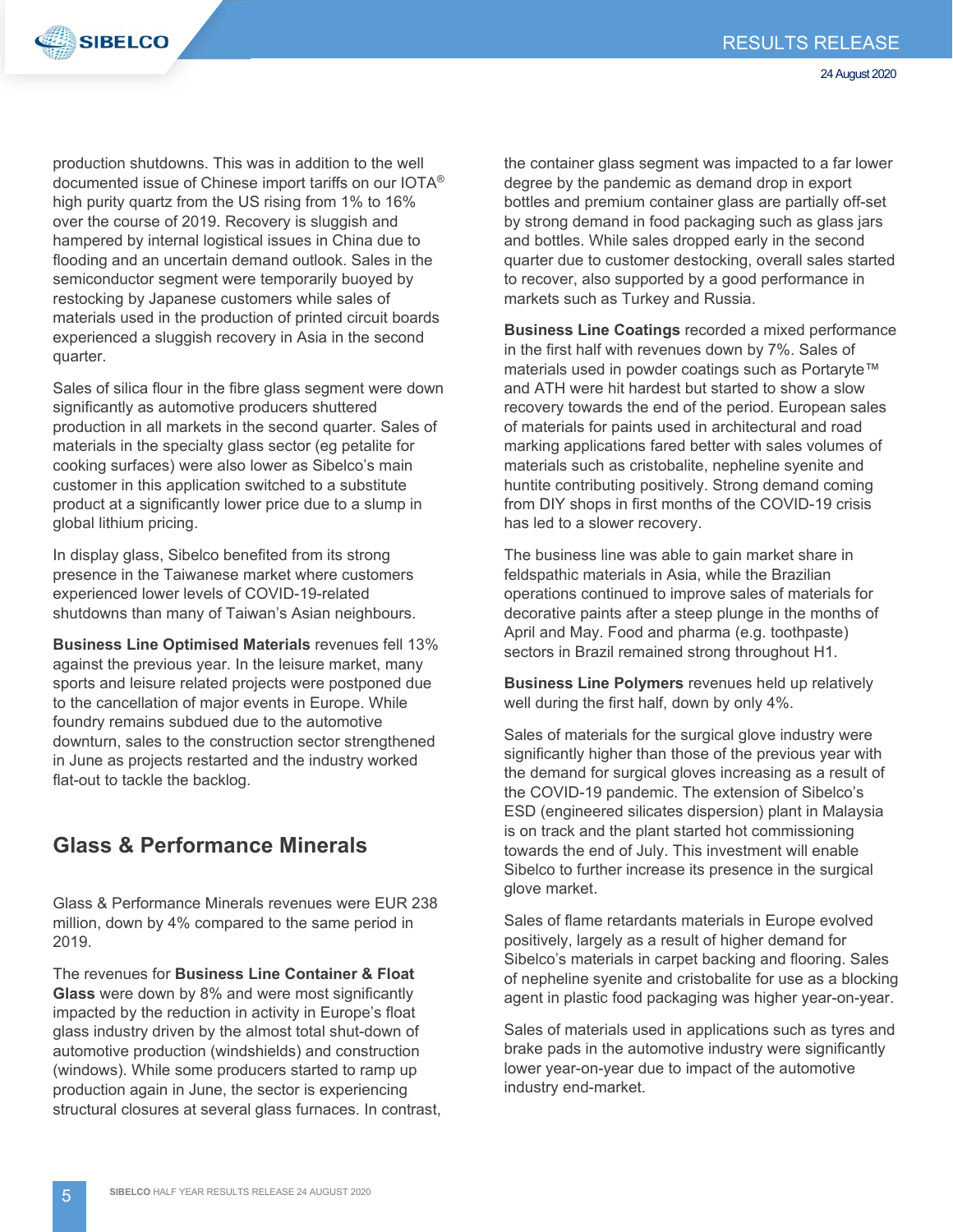



**Business Line Recycling** generated higher revenues in the first half (+8%) driven by the combination of consistent demand and the integration of Sibelco's recent acquisitions in Italy and France. The collection and recycling of container glass has been largely unaffected by the COVID-19 restrictions and demand for the recycled cullet produced by Sibelco remains high. Flat glass recycling has shown stronger impact due to closure of collection points for waste during lock-downs.

In February, Sibelco acquired two glass recycling activities in Italy that will enable further growth in the Italian market. The acquisitions complement Sibelco's existing plants in Musile, near Venice, and the recentlyacquired Macoglass recycling plant near Bergamo. Sibelco's Board has approved the construction of a brownfield plant on one of the two new acquired glass recycling properties.

In March Sibelco announced a joint venture with waste collection & logistics group Mineris Environnement for the collection and recycling of flat glass in France known as Recyverre. Recyverre, in turn, acquired GIREV, one of France's leading recyclers of flat glass. The combined entity will employ around 70 people and increases Sibelco's reach in the flat glass recycling market. The joint venture came into effect on 1 July.

Sales of materials for abrasives applications were well down on the same period in 2019 driven by lack of demand following stops of on-site blasting activities in multiple countries.

Revenues in **Business Line Filtration & Reactants** were down 6%. Demand for materials used in municipal and industrial water filtration in Europe was somewhat lower, while demand for materials for export-related projects remained stable. Demand for materials used in automotive filtration was significantly down year-on-year with the main impact being felt towards the end of the first half.

Sibelco's strategic partnership with Act&Sorb - a start-up business offering an innovative solution for water filtration based on recycled waste wood – has made good progress. The company has started construction of its production site near Genk and has secured a development grant of EUR 2 million from the Flemish Government. Construction works on site are progressing according to plan.

### **Discontinued operations**

Discontinued operations includes all those activities that we sold or discontinued during the course of 2019 and early 2020 (Lime & Limestone, Mineral Sands, Magnesia) or which are currently held for sale (some assets in Australia and Indonesia). Revenue for these activities reached EUR 76 million and this was predominantly linked to the sale of final inventories at the Australian mineral sands operations and the three months of revenue generated by the magnesia activities prior to the completion of the sale to Refratechnik on 30 March. By way of comparison, the discontinued activities generated revenue of EUR 225 million in the first half of 2019.

### *Disclaimer*

*This document contains projections and other forwardlooking statements. Investors should be aware that such projections and forward-looking statements are subject to various risks and uncertainties (many of which are difficult to predict and generally beyond the control of Sibelco) that could cause actual results and developments to differ materially from those expressed or implied.* 

*Besides IFRS accounts, the Group also presents underlying, non-audited performance indicators. The objective is to generate a view that avoids distortion and facilitates the appreciation of performance and comparability of results over time.*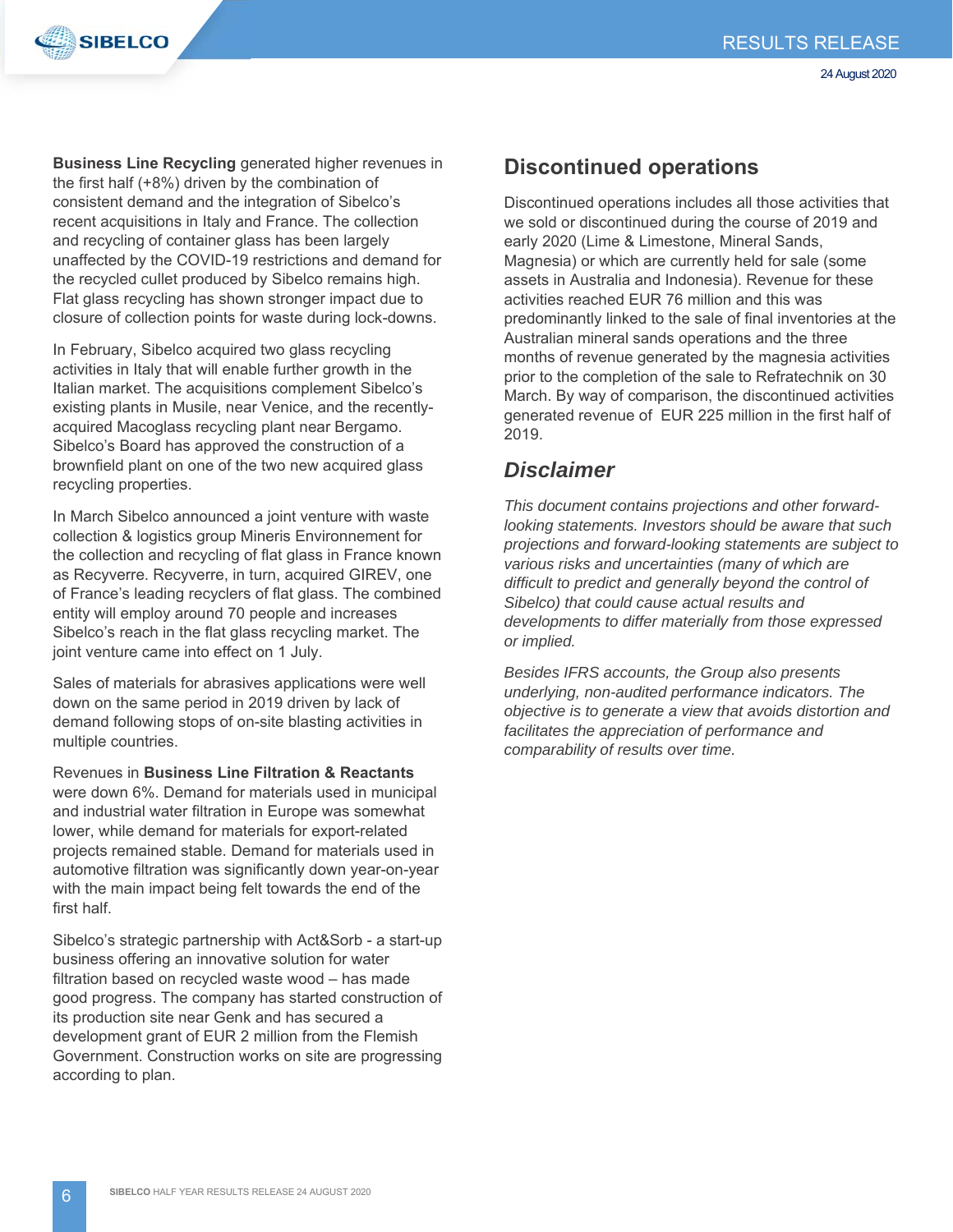

# SIMPLIFIED & UNAUDITED FINANCIAL STATEMENTS

| <b>SIMPLIFIED &amp; UNAUDITED STATEMENT OF</b><br><b>PROFIT OR LOSS</b> | 2020 H1   | 2019 H1   |
|-------------------------------------------------------------------------|-----------|-----------|
| In thousands of euro                                                    |           |           |
| <b>Revenue</b>                                                          | 1,257,888 | 1,778,752 |
| <b>Adjusted EBITDA</b>                                                  | 168,791   | 320,751   |
| <b>EBIT</b>                                                             | 29,003    | 91,982    |
| Net financing costs                                                     | (65, 254) | (75, 251) |
| Income taxes                                                            | 10,276    | (16, 707) |
| Share of profit of equity accounted investees (net of tax)              | 2,421     | 1,571     |
| Result on disposal of subsidiaries                                      | 47,764    | (20)      |
| Minority interests                                                      | 28,363    | 25,467    |
| Profit (loss) for the period, Group share                               | 52,573    | 27,042    |
|                                                                         |           |           |
| CIMBLE FIER O HALLINITER OT A TEMENIT OF                                |           |           |

| SIMPLIFIED & UNAUDITED STATEMENT OF<br><b>FINANCIAL POSITION</b> | 30 JUNE 2020 | 31 DEC 2019 |
|------------------------------------------------------------------|--------------|-------------|
| In thousands of euro                                             |              |             |
| Net non-current assets (1)                                       | 929,436      | 2,432,554   |
| Net current assets                                               | 531,232      | 987,009     |
| Other assets                                                     | 132,802      | 160,144     |
| Cash $(2)$                                                       | 397,489      | 580,692     |
| <b>Total assets</b>                                              | 1,990,960    | 4,160,400   |
|                                                                  |              |             |
| Net worth (including minority interests)                         | 1,072,097    | 1,113,763   |
| Provisions                                                       | 346,007      | 528,641     |
| Gross financial debt (2)                                         | 293,611      | 1,922,465   |
| Other liabilities                                                | 279,244      | 595,531     |
| <b>Total liabilities and shareholders' equity</b>                | 1,990,960    | 4,160,400   |
|                                                                  |              |             |
| (1) Of which mining assets                                       | 186,210      | 800,918     |
| (2) i.e. net financial position of (cash / (debt))               | 103,878      | (1,341,773) |